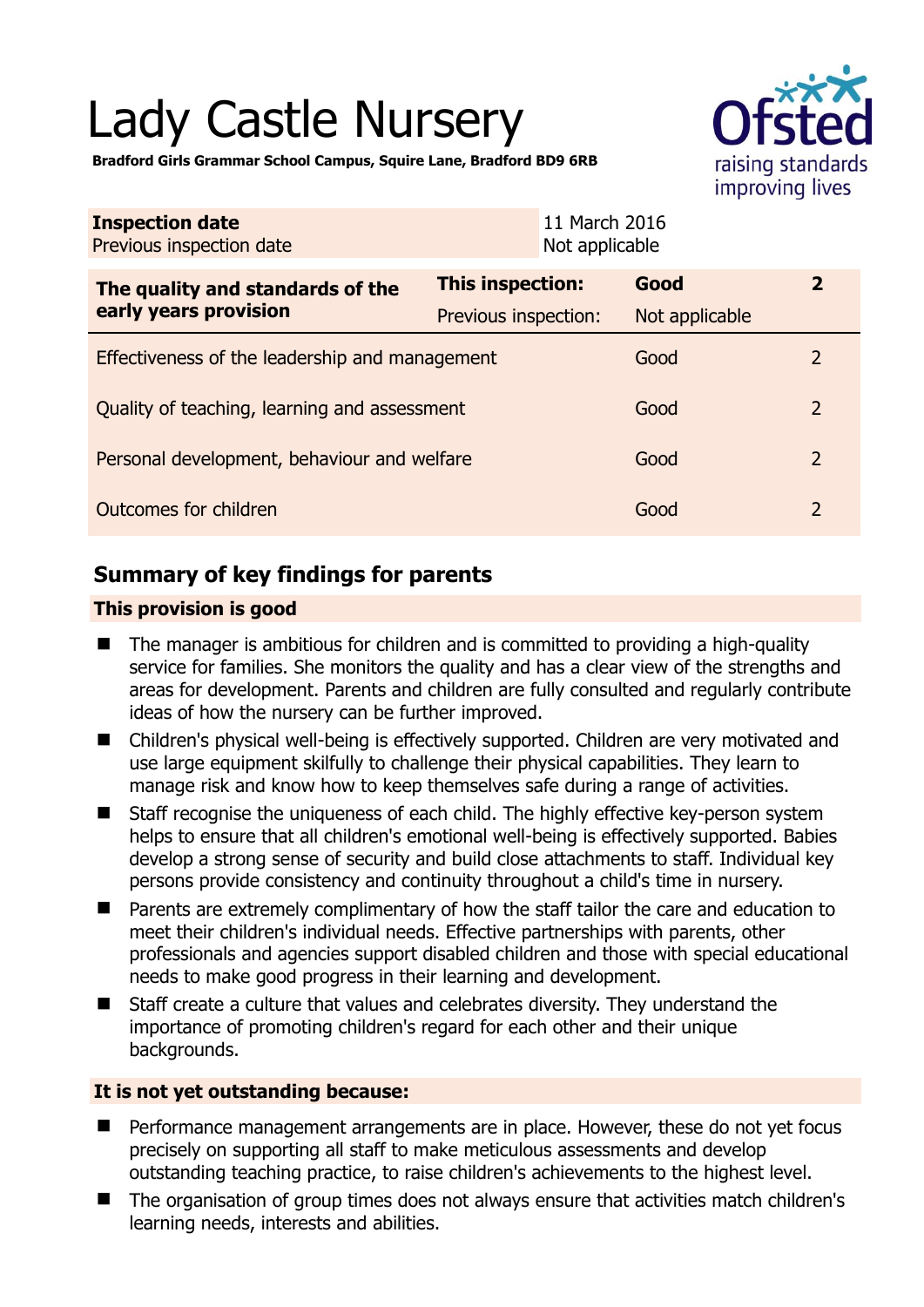## **What the setting needs to do to improve further**

#### **To further improve the quality of the early years provision the provider should:**

- refine performance management to focus more precisely on developing outstanding teaching and assessment skills
- $\blacksquare$  revise the organisation of group time so that all activities are consistently and precisely matched to children's needs, including younger and more-able children.

#### **Inspection activities**

- The inspector observed the quality of teaching during activities indoors and outdoors, and assessed the impact this has on children's learning.
- The inspector completed a joint observation with the manager.
- The inspector checked evidence of the suitability and qualifications of staff working with the children.
- The inspector held a meeting with the manager and deputy manager. She looked at policies and procedures and discussed the nursery's self-evaluation documentation.
- The inspector spoke to three parents during the inspection and took account of the written views of other parents provided for the purpose of the inspection.

#### **Inspector**

Angela Sugden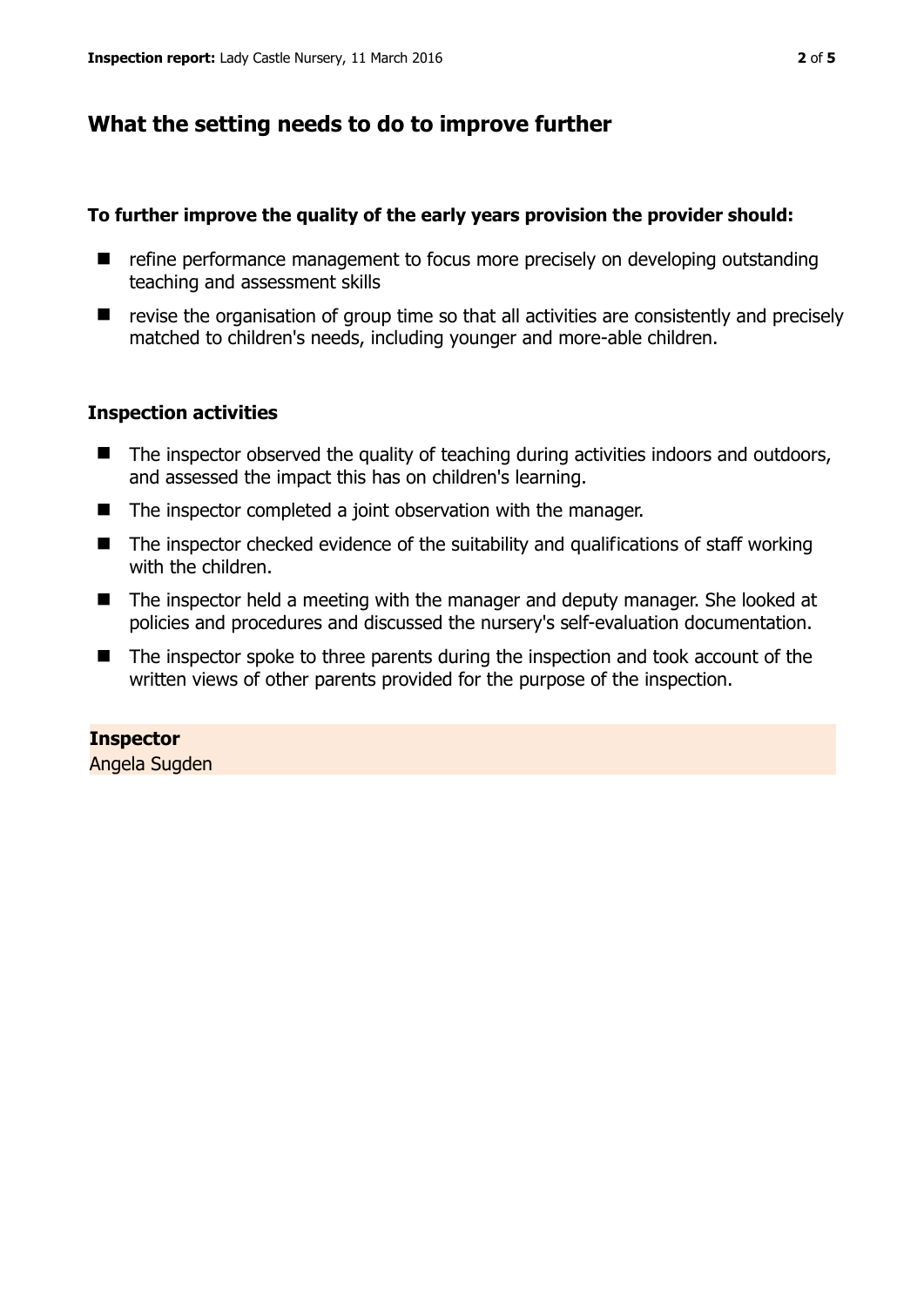## **Inspection findings**

#### **Effectiveness of the leadership and management is good**

The arrangements for safeguarding are effective. Staff's knowledge and understanding of child protection are strong. The manager keeps abreast of changes to legislation and ensures these are swiftly introduced. Robust recruitment procedures ensure that staff are suitable. The comprehensive induction procedures and regular supervision meetings support all staff and trainees to understand their roles and responsibilities. Staff are qualified. Some are supported to achieve higher qualifications through the local teaching school. All staff are trained in working with babies, which has a positive impact on their learning and development. The manager monitors children's progress across all areas of learning. Where any gaps in their development are identified, interventions are put in place to help children catch up quickly.

#### **Quality of teaching, learning and assessment is good**

The indoor and outdoor learning environments are very stimulating and provide excellent opportunities for children to make safe and independent choices. Children eagerly join in activities and show great enthusiasm and positive attitudes towards their learning. Staff effectively support children's communication and language skills. They follow children's interests and challenge their thinking as they make birthday cakes with dough. Children demonstrate their good language skills and memory recall when describing how the cake gets hot in the oven. Staff are deployed well and join in children's imaginative play. Older children invent games together and present adults with dinosaur cards for visiting the dinosaurs in the woods. Staff support children's understanding of the world as they encourage them to describe the features of the different dinosaurs they play with.

#### **Personal development, behaviour and welfare are good**

Children demonstrate that they are settled and have a very positive attitude to learning. The free-flow system throughout nursery, and the family groupings that have been recently established, help to build babies' and young children's confidence to explore. Older children happily approach visitors and present them with envelopes that contain the artwork they have created. Staff provide very clear expectations. Children display very polite, caring behaviour towards each other and staff. Children self-serve the nutritious food they enjoy. Staff provide just the right amount of support to build young children's skills in using knives and forks to eat their lunch. Staff are vigilant in ensuring that children's individual dietary needs are fully met. Children display a good understanding of how eating healthily and exercise help them to build strong bodies and muscles.

#### **Outcomes for children are good**

Children make good progress in their learning. Older children demonstrate good literacy skills. They accurately write their name and a range of other recognisable letters of the alphabet. All children borrow books from nursery to share with parents at home. This helps to promote a love of books and assists children in developing their early reading skills. All children are developing the dispositions and attitudes they need for the future, including being ready for school. Relationships with schools in the area are strong. This helps to support a smooth move to school when the time comes for children to start.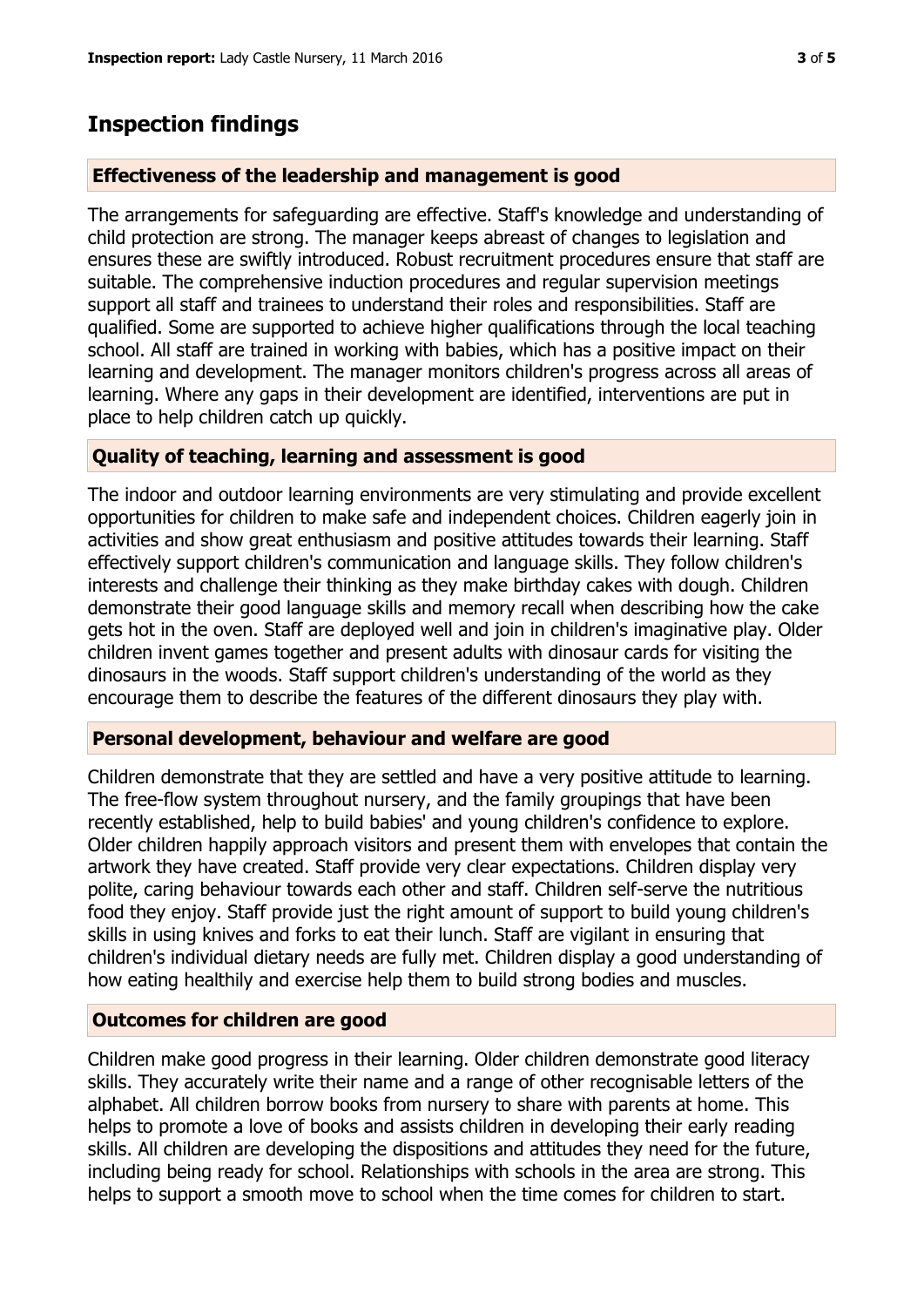## **Setting details**

| Unique reference number       | EY475051                                               |  |
|-------------------------------|--------------------------------------------------------|--|
| <b>Local authority</b>        | <b>Bradford</b>                                        |  |
| <b>Inspection number</b>      | 978684                                                 |  |
| <b>Type of provision</b>      | Full-time provision                                    |  |
| Day care type                 | Childcare - Non-Domestic                               |  |
| <b>Registers</b>              | Early Years Register, Compulsory Childcare<br>Register |  |
| <b>Age range of children</b>  | $0 - 4$                                                |  |
| <b>Total number of places</b> | 60                                                     |  |
| Number of children on roll    | 136                                                    |  |
| <b>Name of provider</b>       | Lady Castle Nursery Limited                            |  |
| Date of previous inspection   | Not applicable                                         |  |
| <b>Telephone number</b>       | 01274 367044                                           |  |

Lady Castle Nursery was registered in 2014. The setting employs 15 members of childcare staff. Of these, 11 hold appropriate early years qualifications at level 3 and above, including two with Early Years Teacher status. The nursery opens from Monday to Friday all year round, apart from two weeks at Christmas and on bank holidays. Sessions are from 7.30am to 6pm. The setting provides funded early education for two-, three- and four-year-old children.

This inspection was carried out by Ofsted under sections 49 and 50 of the Childcare Act 2006 on the quality and standards of provision that is registered on the Early Years Register. The registered person must ensure that this provision complies with the statutory framework for children's learning, development and care, known as the Early Years Foundation Stage.

Any complaints about the inspection or the report should be made following the procedures set out in the guidance 'Complaints procedure: raising concerns and making complaints about Ofsted', which is available from Ofsted's website: www.gov.uk/government/organisations/ofsted. If you would like Ofsted to send you a copy of the guidance, please telephone 0300 123 4234, or email enquiries@ofsted.gov.uk.